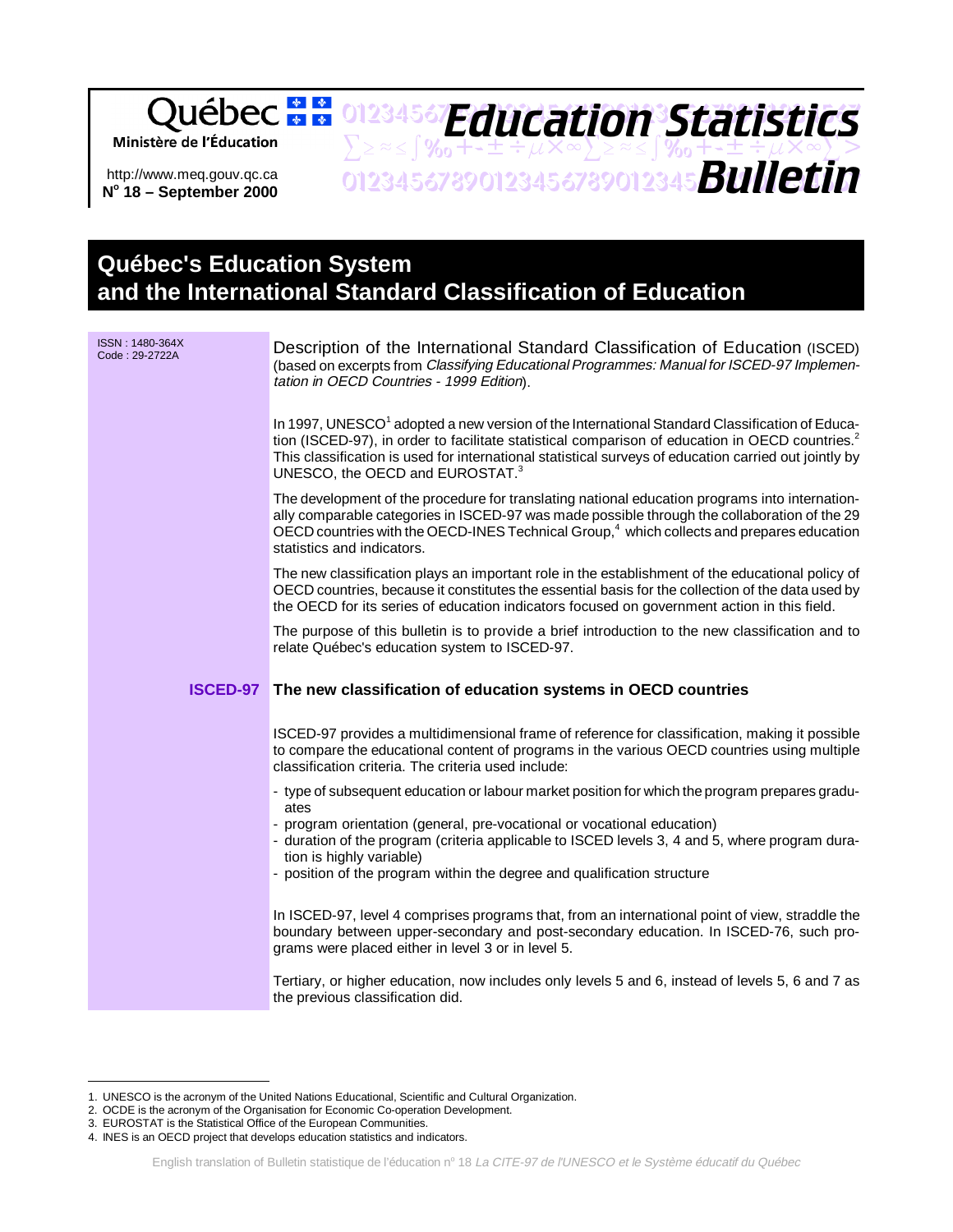Level 5 includes programs that do not lead directly to the awarding of an advanced research degree, while level 6 is reserved for programs that do. Level 5 is divided into two categories, 5A and 5B.

Level 5A comprises programs with a greater theoretical basis and which give graduates access to degrees in advanced research or professions with high skills requirements. Level 5B comprises programs with a more practical orientation or a more specific occupational target, that lead to acquiring skills that are useful on the labour market.

Advanced research degrees are placed exclusively in level 6.

In ISCED-97, there is no level reserved for programs that cannot be associated with any level.

**Levels of ISCED-97** in Québec Brief description of the levels in ISCED-97 and the corresponding programs of study

> At the outset, it should be pointed out that the classification of Quebec's programs of study in terms of the various levels established by ISCED-97 is based on the definitions given by the OECD as well as on consideration of the classification of each OECD country's programs of study. In cases where programs of study seemed to correspond to several ISCED-97 levels, a choice had to be made among the levels. In such cases, we opted for the classification that simplified comparison with the OECD countries while reflecting Québec's education system as accurately as possible.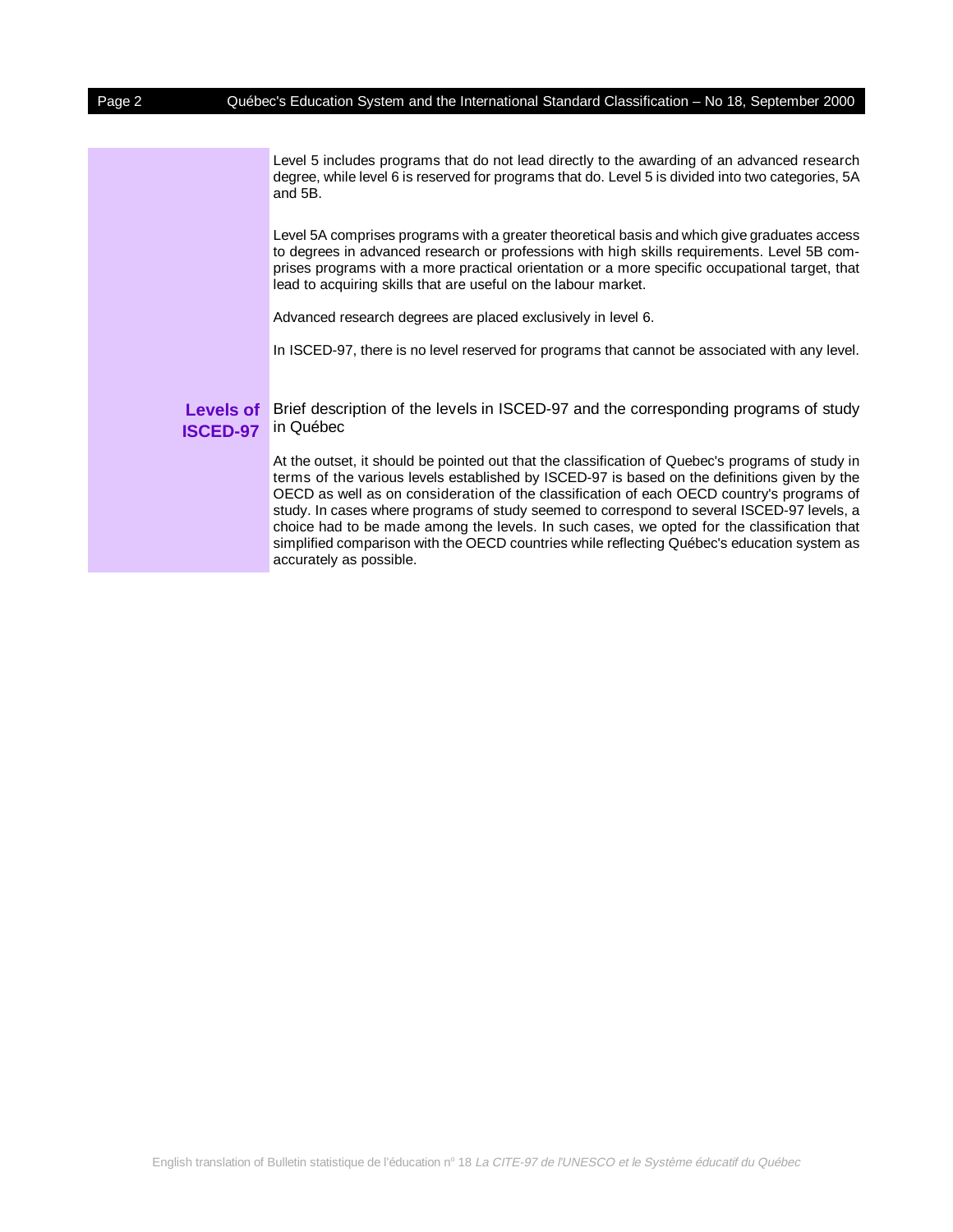

1. Pre-university DCS; DCS in Science, Literature and Languages, Creative Arts; Combined DCS; International Baccalaureate.

2. Technical DCS; Technical DCS, work-study program

- 3. Specialized Bachelor's Degree, Bachelor's Degree Cooperative Education, Multidisciplinary Bachelor's Degree, Major-Minor Bachelor's Degree, Honours Bachelor's Degree, Faculty Program Bachelor's Degree
- 4. First professional degrees: Bachelor of Law, Doctor of Medicine, Doctorate in Dental Medicine, Doctor of Optometry, Doctorate in Veterinary Medicine, bacc. en sciences juridiques, Bachelor of Civil Law, Bachelor of Common Law, Bachelor of National Civil Law, Bachelor of National Common Law, Doctor of Medicine, Doctor of Dental Science.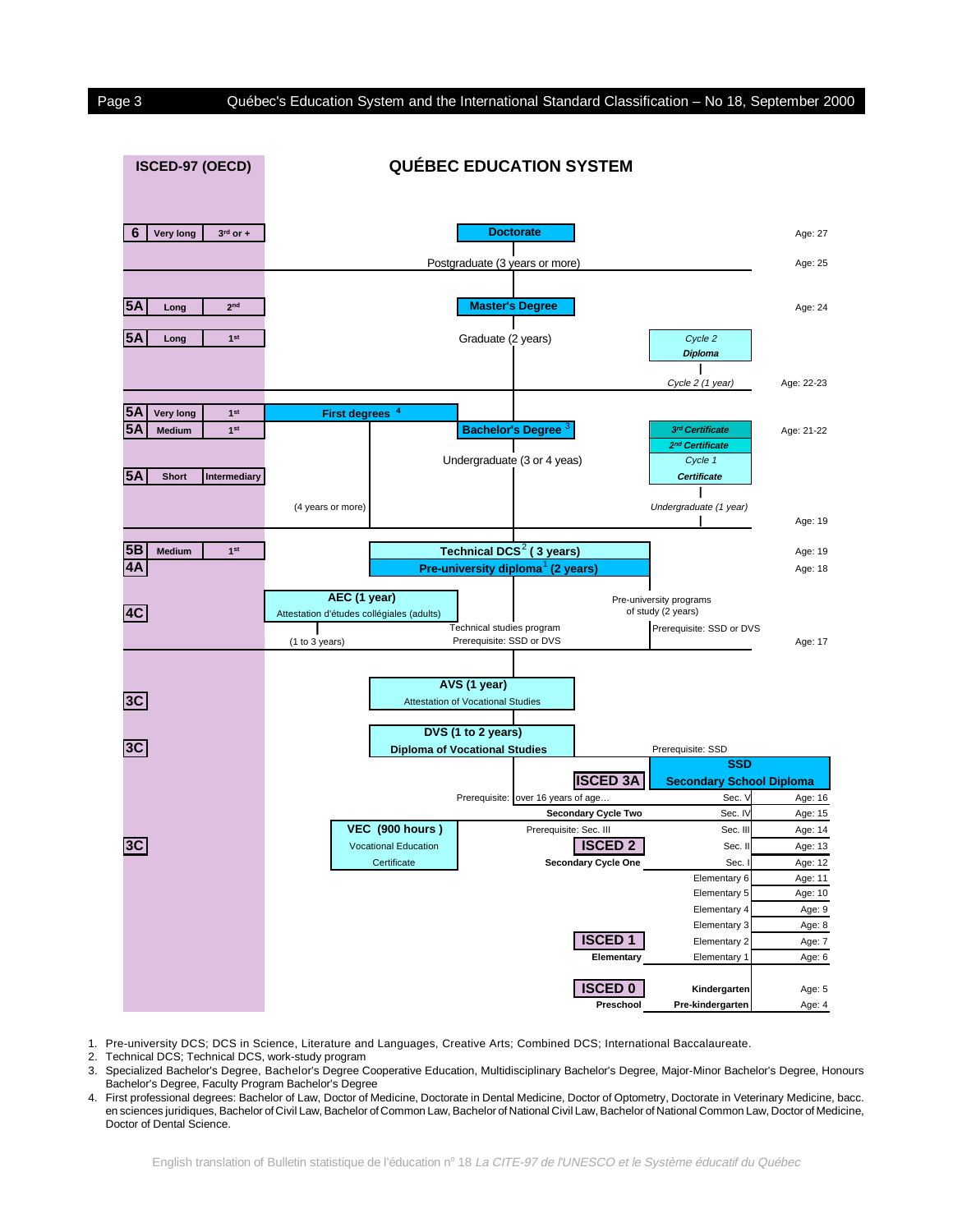| Page 4         |                    | Québec's Education System and the International Standard Classification - No 18, September 2000                                                                                                                                                                                                                                                                                                                                                                                                                                                                                                                 |
|----------------|--------------------|-----------------------------------------------------------------------------------------------------------------------------------------------------------------------------------------------------------------------------------------------------------------------------------------------------------------------------------------------------------------------------------------------------------------------------------------------------------------------------------------------------------------------------------------------------------------------------------------------------------------|
|                |                    |                                                                                                                                                                                                                                                                                                                                                                                                                                                                                                                                                                                                                 |
| <b>ISCED 0</b> | <b>Pre-primary</b> | Pre-primary education (ISCED level 0) is, by definition, the first step in organized education. It<br>is intended essentially to introduce very young children to a school-type environment, that is, to<br>provide a bridge between home and school.                                                                                                                                                                                                                                                                                                                                                           |
|                |                    | Age range: Children from at least 3 to no more than 6 years old.                                                                                                                                                                                                                                                                                                                                                                                                                                                                                                                                                |
|                |                    | <b>Québec Programs:</b>                                                                                                                                                                                                                                                                                                                                                                                                                                                                                                                                                                                         |
|                | <b>ISCED 0</b>     | Preschool for 4-year-olds, kindergarten for 5-year-olds                                                                                                                                                                                                                                                                                                                                                                                                                                                                                                                                                         |
|                |                    |                                                                                                                                                                                                                                                                                                                                                                                                                                                                                                                                                                                                                 |
| <b>ISCED1</b>  | <b>Primary</b>     | Primary education begins at age 5, 6 or 7 and its duration is usually between four years (for<br>example in Germany) and six years (typical duration in OECD countries). Admission to primary<br>school does not usually require any preschool education, although it is becoming increasingly<br>common for children to take part in a pre-primary program.                                                                                                                                                                                                                                                    |
|                |                    | The first year of compulsory education is used to establish the boundary between ISCED levels<br>$0$ and 1.                                                                                                                                                                                                                                                                                                                                                                                                                                                                                                     |
|                |                    | ISCED level 1 corresponds to most countries' national definition of primary education. In coun-<br>tries where basic education covers the whole period of compulsory education (that is, where<br>there is no break between primary education and lower-secondary education) and where the<br>duration of basic education is longer than six years, only the first six years following pre-primary<br>education should be counted as primary education.                                                                                                                                                         |
|                |                    |                                                                                                                                                                                                                                                                                                                                                                                                                                                                                                                                                                                                                 |
|                |                    | <b>Québec Programs:</b>                                                                                                                                                                                                                                                                                                                                                                                                                                                                                                                                                                                         |
|                | <b>ISCED1</b>      | Elementary; students between 6 and 11 years old (6 years of schooling)                                                                                                                                                                                                                                                                                                                                                                                                                                                                                                                                          |
|                |                    |                                                                                                                                                                                                                                                                                                                                                                                                                                                                                                                                                                                                                 |
| <b>ISCED 2</b> | Lower<br>secondary | Lower-secondary education is generally a continuation of the basic education given at the<br>primary level, although the programs at the lower-secondary level are usually more sub-<br>ject-oriented, and often use specialized teachers teaching in their field of specialization. This<br>level may be terminal (that is, it may prepare students to enter the labour market directly) and/or<br>preparatory (that is, it may prepare students for upper-secondary education. The duration of<br>schooling at this level may be from two to six years. (It is generally three years in OECD coun-<br>tries). |
|                |                    | Usual entrance requirements: Completion of the primary level                                                                                                                                                                                                                                                                                                                                                                                                                                                                                                                                                    |
|                |                    | Duration of level 2: Approximately 3 years after completion of the primary level                                                                                                                                                                                                                                                                                                                                                                                                                                                                                                                                |
|                |                    | Sub-categories:                                                                                                                                                                                                                                                                                                                                                                                                                                                                                                                                                                                                 |
|                |                    | 2A: Programs designed for access to levels 3A or 3B                                                                                                                                                                                                                                                                                                                                                                                                                                                                                                                                                             |
|                |                    | 2B: Programs designed for direct access to level 3C                                                                                                                                                                                                                                                                                                                                                                                                                                                                                                                                                             |
|                |                    | 2C: Programs designed for direct access to the labour market                                                                                                                                                                                                                                                                                                                                                                                                                                                                                                                                                    |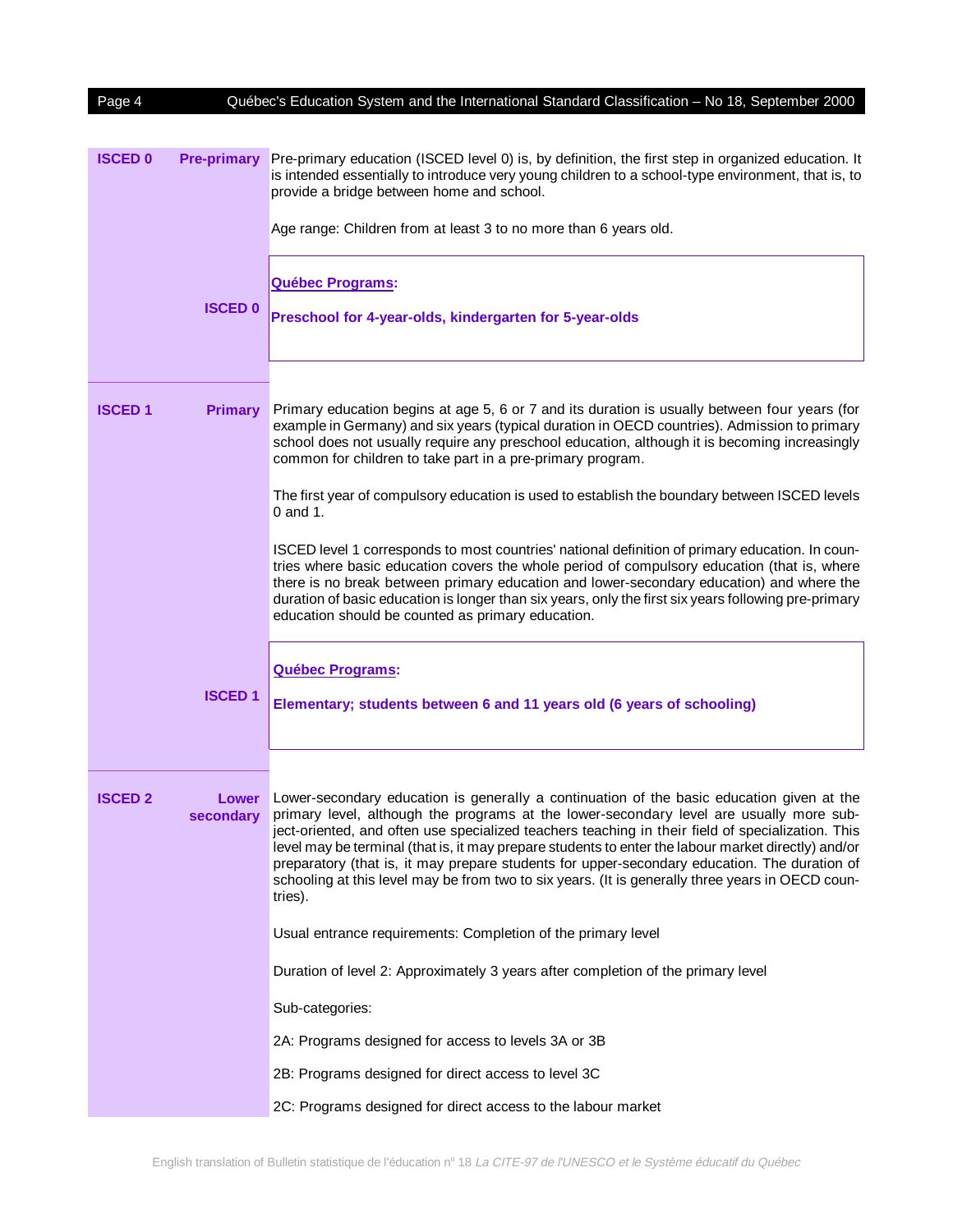| Page 5                                                    | Québec's Education System and the International Standard Classification - No 18, September 2000                                                                                                                                                                                                                                                                                                                                         |
|-----------------------------------------------------------|-----------------------------------------------------------------------------------------------------------------------------------------------------------------------------------------------------------------------------------------------------------------------------------------------------------------------------------------------------------------------------------------------------------------------------------------|
|                                                           | Program orientation:                                                                                                                                                                                                                                                                                                                                                                                                                    |
|                                                           | Type 1: General education (less than 25% of the content is vocational or technical in nature)                                                                                                                                                                                                                                                                                                                                           |
|                                                           | Pre-vocational or pre-technical education (at least 25% of the content is vocational or<br>Type 2:<br>technical in nature)                                                                                                                                                                                                                                                                                                              |
|                                                           | Vocational or technical education (Type 2 programs leading to a labour-market rele-<br>Type 3:<br>vant vocational diploma)                                                                                                                                                                                                                                                                                                              |
| <b>ISCED 2</b>                                            | <b>Québec Programs:</b><br>Secondary Cycle One; students aged between 12 and 14 (3 years of schooling)                                                                                                                                                                                                                                                                                                                                  |
| <b>ISCED 3</b><br><b>Upper-</b><br>secondary<br>education | ISCED level 3 corresponds to the final phase of secondary education in most OECD countries.<br>Education tends to be more subject-based than at ISCED level 2 and teachers generally need<br>to be more qualified or specialized than for level 2. ISCED level 3 may be "terminal," that is, it<br>may prepare students to enter the labour market directly and/or it may be "preparatory," prepar-<br>ing them for tertiary education. |
|                                                           | Usual entrance age: 15 or 16                                                                                                                                                                                                                                                                                                                                                                                                            |
|                                                           | Usual duration: From 2 to 5 years of schooling<br>Usual entrance requirements: Completion of level 2                                                                                                                                                                                                                                                                                                                                    |
|                                                           | Sub-categories:                                                                                                                                                                                                                                                                                                                                                                                                                         |
|                                                           | Programs designed to provide direct access to level 5A<br>3A:                                                                                                                                                                                                                                                                                                                                                                           |
|                                                           | 3B:<br>Programs designed to provide direct access to level 5B                                                                                                                                                                                                                                                                                                                                                                           |
|                                                           | 3C:<br>Programs designed to prepare students to enter the labour market directly or to enter level<br>4 programs or other level 3 programs                                                                                                                                                                                                                                                                                              |
|                                                           | Program orientation:                                                                                                                                                                                                                                                                                                                                                                                                                    |
|                                                           | Similar to the types of orientation for level 2 programs                                                                                                                                                                                                                                                                                                                                                                                |
|                                                           | Québec Programs:                                                                                                                                                                                                                                                                                                                                                                                                                        |
| <b>ISCED 3A</b>                                           | Secondary Cycle Two general education programs leading to a Secondary School Di-<br>ploma (SSD)                                                                                                                                                                                                                                                                                                                                         |
| <b>ISCED 3C</b>                                           | Vocational education programs at the secondary level leading to the following diplomas:                                                                                                                                                                                                                                                                                                                                                 |
|                                                           | <b>VEC: Vocational Education Certificate (900 hours after Secondary Cycle One)</b><br>DVS: Diploma of Vocational Studies (1 to 2 years after Secondary IV or after the awarding<br>of an SSD)                                                                                                                                                                                                                                           |
|                                                           | AVS: Attestation of Vocational Specialization (1 year or more after the awarding of an SSD<br>or a DVS)                                                                                                                                                                                                                                                                                                                                 |

 $\overline{\phantom{a}}$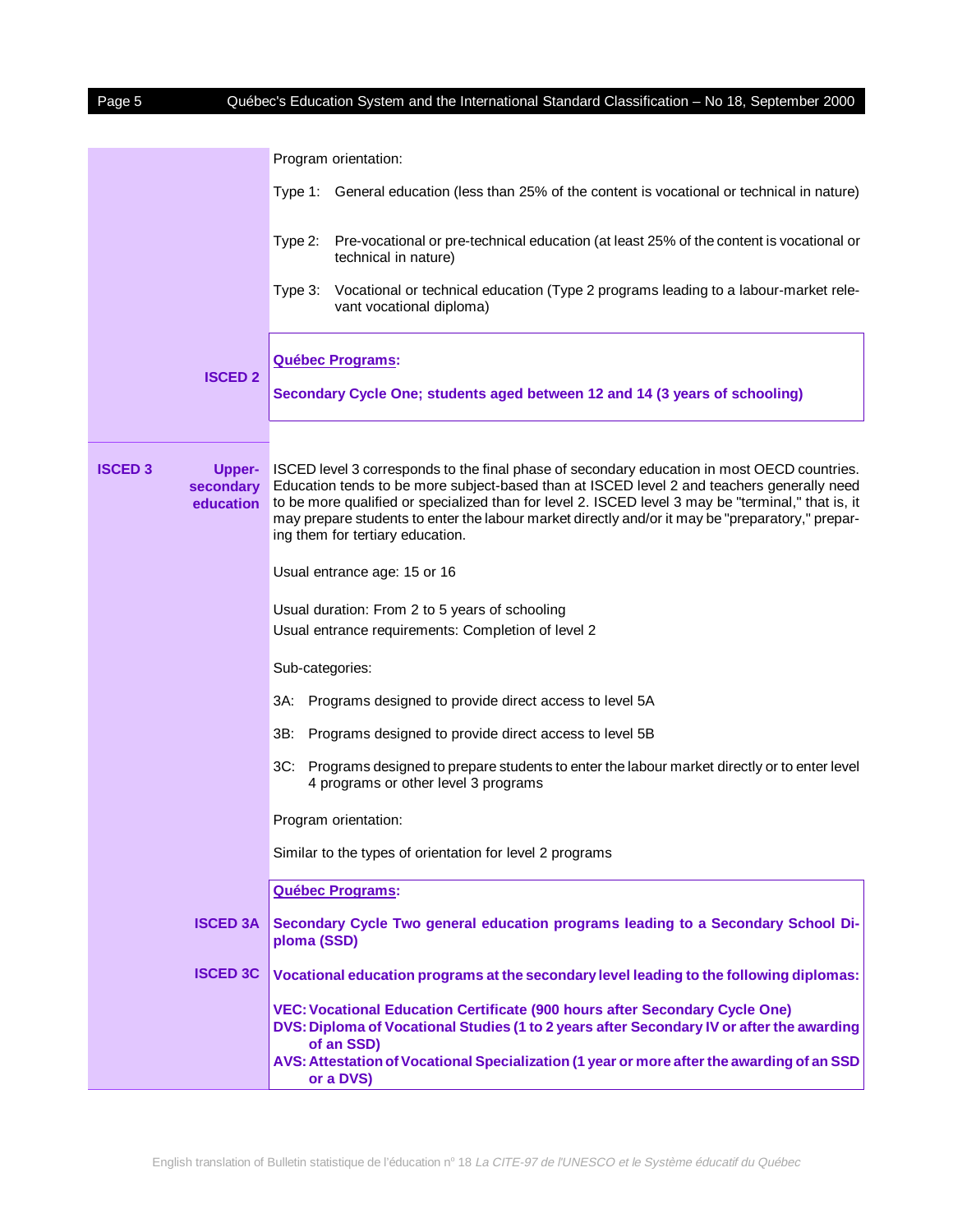| Page 6                                                                   | Québec's Education System and the International Standard Classification - No 18, September 2000                                                                                                                                                                                                                                                                                                                                                                                                                                                                                                                                                                                                                                                                                                                                                                                                        |
|--------------------------------------------------------------------------|--------------------------------------------------------------------------------------------------------------------------------------------------------------------------------------------------------------------------------------------------------------------------------------------------------------------------------------------------------------------------------------------------------------------------------------------------------------------------------------------------------------------------------------------------------------------------------------------------------------------------------------------------------------------------------------------------------------------------------------------------------------------------------------------------------------------------------------------------------------------------------------------------------|
|                                                                          |                                                                                                                                                                                                                                                                                                                                                                                                                                                                                                                                                                                                                                                                                                                                                                                                                                                                                                        |
| <b>ISCED 4</b><br><b>Post-</b><br>secondary<br>non-tertiary<br>education | Level 4 was created in ISCED-97 for programs that, from an international point of view, straddle<br>the boundary between upper-secondary and post-secondary education, even though they might<br>clearly be considered as either upper-secondary or post-secondary programs from a national<br>point of view. According to ISCED-97 (paragraph 72), because of their content, level 4 programs<br>cannot be regarded as tertiary programs. They are often not significantly more advanced than<br>programs at ISCED level 3, but they serve to broaden the knowledge of participants who have<br>already completed a program at level 3.                                                                                                                                                                                                                                                               |
|                                                                          | Usual duration: 6 months to 2 years on a full-time equivalent basis                                                                                                                                                                                                                                                                                                                                                                                                                                                                                                                                                                                                                                                                                                                                                                                                                                    |
|                                                                          | Entrance requirements:                                                                                                                                                                                                                                                                                                                                                                                                                                                                                                                                                                                                                                                                                                                                                                                                                                                                                 |
|                                                                          | In general, access to level 4 programs is based on successful completion of a level 3 program.<br>(If completion of a level 3A or 3B program is a prerequisite for access to a given program, then<br>that program fulfills the minimum conditions for classification as an ISCED-97 level 4 program).                                                                                                                                                                                                                                                                                                                                                                                                                                                                                                                                                                                                 |
|                                                                          | Sub-categories:                                                                                                                                                                                                                                                                                                                                                                                                                                                                                                                                                                                                                                                                                                                                                                                                                                                                                        |
|                                                                          | 4A: Programs designed to provide direct access to level 5A                                                                                                                                                                                                                                                                                                                                                                                                                                                                                                                                                                                                                                                                                                                                                                                                                                             |
|                                                                          | 4B: Programs designed to provide access to level 5B                                                                                                                                                                                                                                                                                                                                                                                                                                                                                                                                                                                                                                                                                                                                                                                                                                                    |
|                                                                          | 4C: Programs designed to prepare students to enter the labour market directly or to enter other<br>level 4 programs                                                                                                                                                                                                                                                                                                                                                                                                                                                                                                                                                                                                                                                                                                                                                                                    |
|                                                                          | Program orientation:                                                                                                                                                                                                                                                                                                                                                                                                                                                                                                                                                                                                                                                                                                                                                                                                                                                                                   |
|                                                                          | Similar to the types of orientation for level 2 programs                                                                                                                                                                                                                                                                                                                                                                                                                                                                                                                                                                                                                                                                                                                                                                                                                                               |
|                                                                          | Québec Programs :                                                                                                                                                                                                                                                                                                                                                                                                                                                                                                                                                                                                                                                                                                                                                                                                                                                                                      |
| <b>ISCED 4A</b>                                                          | For students with an SSD or a DVS, two-year college-level general education programs,<br>leading to one of the following diplomas of college studies:                                                                                                                                                                                                                                                                                                                                                                                                                                                                                                                                                                                                                                                                                                                                                  |
|                                                                          | - Pre-university DCS<br>- DCS in science, arts, literature and languages<br>- Double path DCS<br>- International Baccalaureate                                                                                                                                                                                                                                                                                                                                                                                                                                                                                                                                                                                                                                                                                                                                                                         |
| <b>ISCED 4C</b>                                                          | For students with an SSD or a DVS, one- to three-year college-level programs leading to<br>an Attestation d'études collégiales (attestation of college studies) for adults.                                                                                                                                                                                                                                                                                                                                                                                                                                                                                                                                                                                                                                                                                                                            |
|                                                                          |                                                                                                                                                                                                                                                                                                                                                                                                                                                                                                                                                                                                                                                                                                                                                                                                                                                                                                        |
| <b>ISCED 5</b><br><b>First stage</b><br>of tertiary education            | Programs in ISCED level 5 have an educational content more advanced than those offered at<br>levels 3 and 4. Entry to these programs normally requires the successful completion of a pro-<br>gram at level 3A or 3B or a qualification at level 4A or 4B. Level 5 programs must have a cumu-<br>lative theoretical duration of at least 2 years from the beginning of level 5, and do not lead<br>directly to the awarding of an advanced research qualification (level 6). At this level, there is a<br>distinction between level 5A programs, which are largely theoretically based and are intended<br>to provide sufficient qualifications for gaining entry into advanced research programs and<br>professions with high skills requirements, and level 5B programs, which generally have more<br>practical and technical content or a more specific occupational target than level 5A programs. |
|                                                                          | At this level, the degree courses have contents that are largely theoretical, that concern mainly<br>literary and scientific fields (history, mathematics, etc.) or prepare for professions with high skills<br>requirements (medicine, dentistry, architecture, etc.).                                                                                                                                                                                                                                                                                                                                                                                                                                                                                                                                                                                                                                |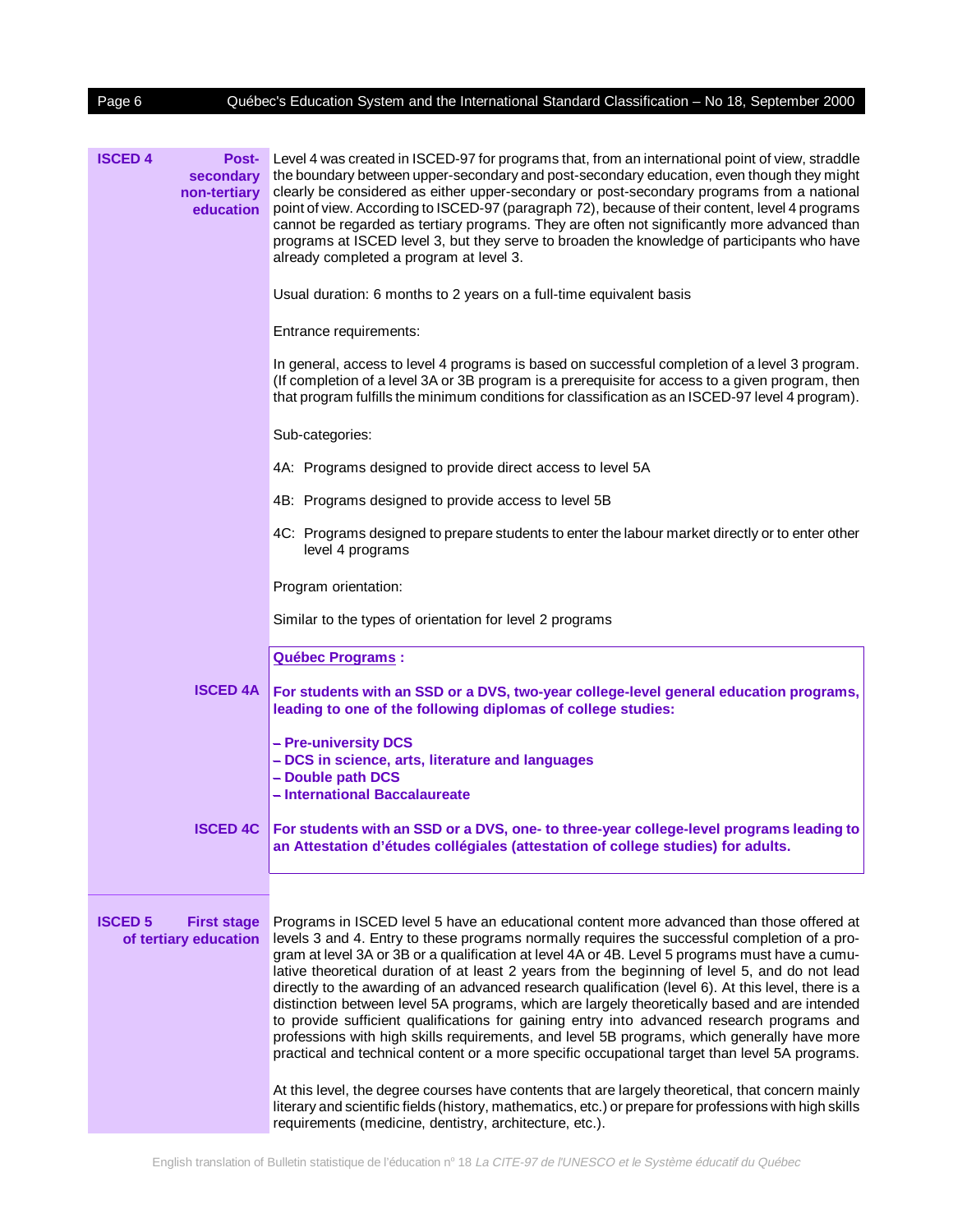Sub-categories:

**Level 5A programs:** 6

|                                           | have a minimum cumulative theoretical duration (at tertiary education level) of three years'<br>full-time equivalent, although typically they are of 4 or more years. This level is usually<br>preceded by at least 13 years of schooling at the primary and secondary levels.                                                                                                                                                                                                                                                         |
|-------------------------------------------|----------------------------------------------------------------------------------------------------------------------------------------------------------------------------------------------------------------------------------------------------------------------------------------------------------------------------------------------------------------------------------------------------------------------------------------------------------------------------------------------------------------------------------------|
|                                           | provide the level of education required for entry into a profession with high skills require-<br>ments or an advanced research program                                                                                                                                                                                                                                                                                                                                                                                                 |
|                                           | typically require that the faculty have advanced research credentials                                                                                                                                                                                                                                                                                                                                                                                                                                                                  |
|                                           | may involve completion of a research project or thesis                                                                                                                                                                                                                                                                                                                                                                                                                                                                                 |
|                                           | <b>Duration categories:</b>                                                                                                                                                                                                                                                                                                                                                                                                                                                                                                            |
|                                           | Short duration: From 2 to less than 3 years                                                                                                                                                                                                                                                                                                                                                                                                                                                                                            |
|                                           | Since short programs do not meet the minimum duration criteria for classification at ISCED-97<br>level 5A, only programs considered as "intermediary" in the national degree issuance structure<br>can be placed in this category. In other words, to be classified in level 5A, programs with a<br>duration of less than 3 years must constitute a component or a stage within a longer program.<br>However, students having completed these intermediary programs are not included in the num-<br>ber of graduates for the 5A level. |
|                                           | <b>Québec Programs:</b>                                                                                                                                                                                                                                                                                                                                                                                                                                                                                                                |
| <b>ISCED 5A</b>                           | <b>Qualifying courses:</b>                                                                                                                                                                                                                                                                                                                                                                                                                                                                                                             |
| <b>Short duration</b>                     |                                                                                                                                                                                                                                                                                                                                                                                                                                                                                                                                        |
|                                           | Cycle One certificates (undergraduate university programs with a one- or two-year dura-<br>tion following the awarding of a Diploma of College Studies).                                                                                                                                                                                                                                                                                                                                                                               |
|                                           | Note: For the purpose of comparing with OECD countries, students enrolled in these short<br>programs are included in level 5A, but graduates of these programs are not included in<br>the number of graduates from level 5A programs.                                                                                                                                                                                                                                                                                                  |
|                                           | Medium duration: From 3 to less than 5 years                                                                                                                                                                                                                                                                                                                                                                                                                                                                                           |
|                                           | Québec Programs :                                                                                                                                                                                                                                                                                                                                                                                                                                                                                                                      |
| <b>ISCED 5A</b><br><b>Medium duration</b> | Programs leading to a bachelor's degree (undergraduate university programs with a<br>three- to five-year duration following the awarding of a Diploma of College Studies).                                                                                                                                                                                                                                                                                                                                                             |
|                                           | Long duration: From 5 to 6 years                                                                                                                                                                                                                                                                                                                                                                                                                                                                                                       |
|                                           | <b>Québec Programs:</b>                                                                                                                                                                                                                                                                                                                                                                                                                                                                                                                |
| <b>ISCED 5A</b><br><b>Long duration</b>   | Programs leading to a master's degree (graduate university programs with a one- to<br>two-year duration following the awarding of a bachelor's degree);                                                                                                                                                                                                                                                                                                                                                                                |
|                                           | Programs leading to a graduate degree (graduate university programs other than those<br>leading to a master's degree).                                                                                                                                                                                                                                                                                                                                                                                                                 |
|                                           |                                                                                                                                                                                                                                                                                                                                                                                                                                                                                                                                        |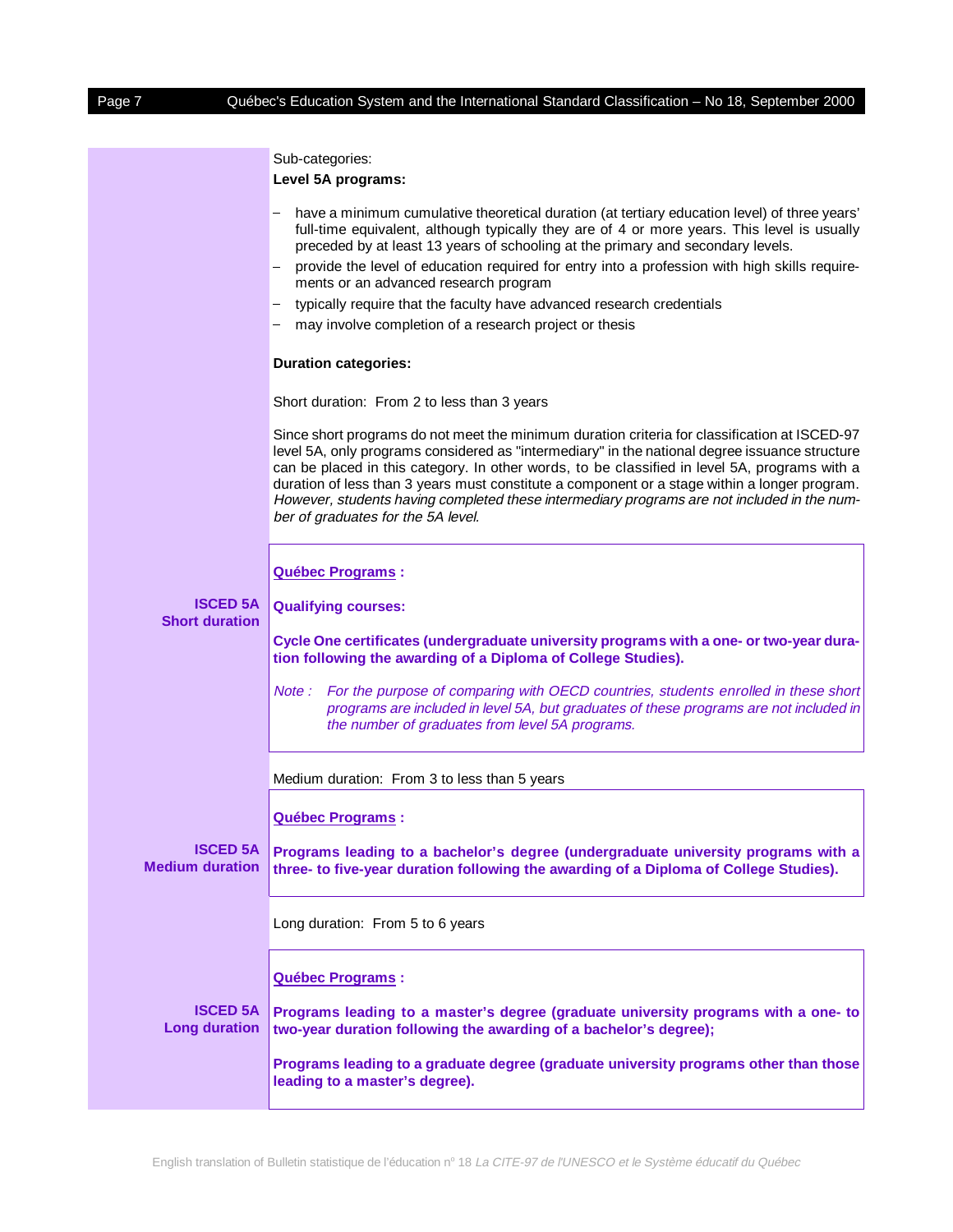|                                              | Durée très longue : Six ans et plus.                                                                                                                                                                                                                                                                                                                                                   |
|----------------------------------------------|----------------------------------------------------------------------------------------------------------------------------------------------------------------------------------------------------------------------------------------------------------------------------------------------------------------------------------------------------------------------------------------|
|                                              | Québec Programs :                                                                                                                                                                                                                                                                                                                                                                      |
| <b>ISCED 5A</b><br><b>Very long duration</b> | <b>First professional degrees:</b>                                                                                                                                                                                                                                                                                                                                                     |
|                                              | Bachelor of Law, Doctor of Medicine, Doctorate in Dental Medicine, Doctor of Optometry,<br>Doctorate in Veterinary Medicine, bacc. en sciences juridiques, Bachelor of Civil Law,<br>Bachelor of Common Law (LLB Law), Bachelor of National Civil Law (BCL Nat. Pgm),<br>Bachelor of National Common Law (LLB Nat. Pgm), Doctor of Medicine (MDCM), Doctor<br>of Dental Science (DDS). |
|                                              |                                                                                                                                                                                                                                                                                                                                                                                        |
|                                              | Level 5B programs:                                                                                                                                                                                                                                                                                                                                                                     |
|                                              | - are generally more practical and technical in nature and have a more specific occupational<br>target than level 5A programs                                                                                                                                                                                                                                                          |
|                                              | - usually require shorter studies than level 5A programs and are based on the acquisition of<br>occupationally specific skills with a view to direct professional integration                                                                                                                                                                                                          |
|                                              | have a minimum of two years' full-time equivalent duration                                                                                                                                                                                                                                                                                                                             |
|                                              | <b>Duration categories:</b>                                                                                                                                                                                                                                                                                                                                                            |
|                                              | Very short duration: Less than 2 years                                                                                                                                                                                                                                                                                                                                                 |
|                                              | Short duration: From 2 to less than 3 years                                                                                                                                                                                                                                                                                                                                            |
|                                              | Medium duration: From 3 to less than 5 years                                                                                                                                                                                                                                                                                                                                           |
|                                              | Québec Programs :                                                                                                                                                                                                                                                                                                                                                                      |
| <b>ISCED 5B</b><br><b>Medium duration</b>    | Vocational or technical education programs with a three-year duration leading to a di-<br>ploma of college studies: the Technical DCS.                                                                                                                                                                                                                                                 |
|                                              | Long duration: From 5 to 6 years                                                                                                                                                                                                                                                                                                                                                       |
|                                              | Very long duration: Over 6 years                                                                                                                                                                                                                                                                                                                                                       |